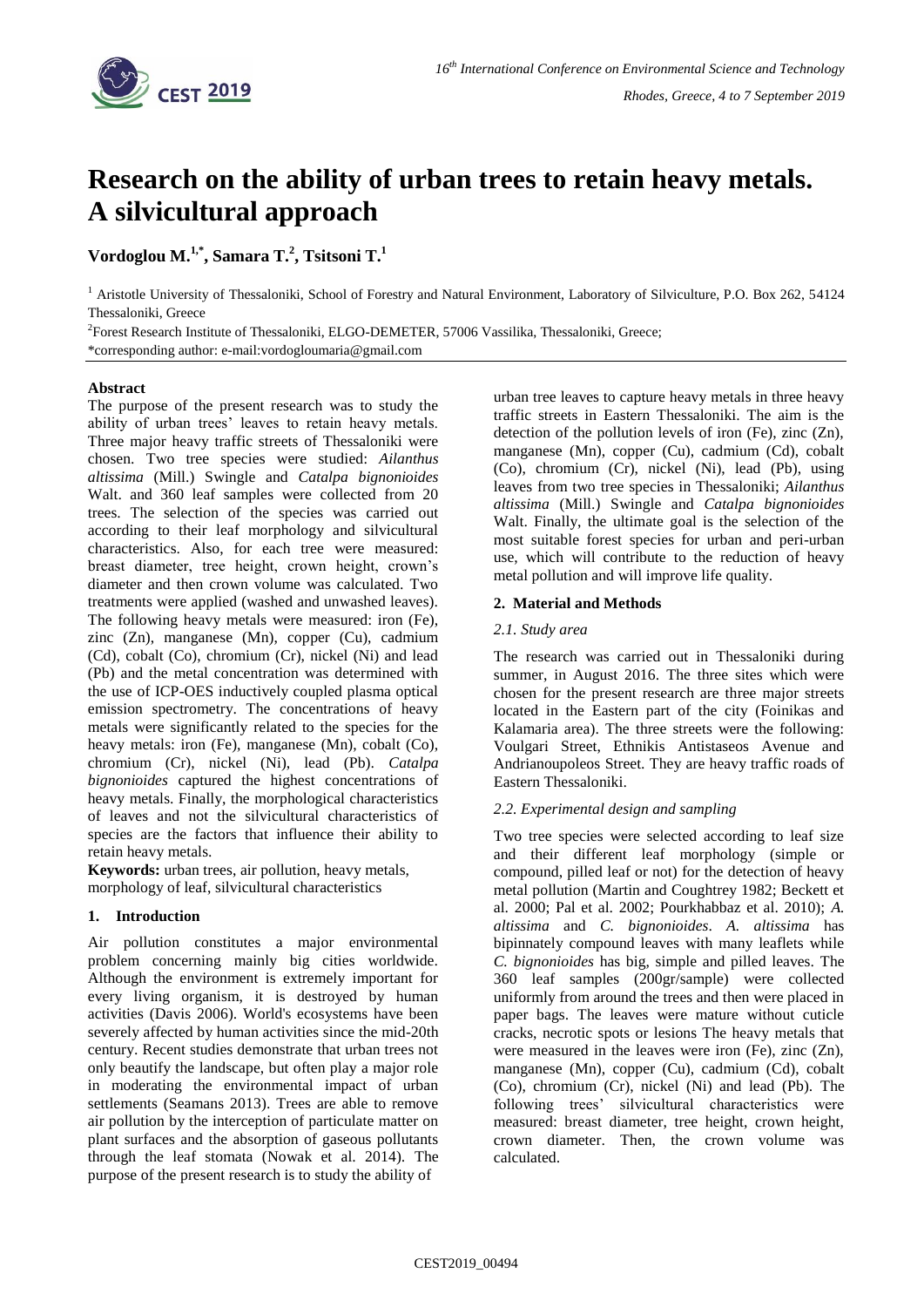## *2.3 Chemical analysis*

The leaves that were collected were divided into two groups: the leaves of the first group (180 samples) were washed with distilled water and the leaves of the second group (180 samples) remained untreated (non-washed). All the leaf samples were dried in the oven at  $75^{\circ}$ C for 48 hours. About 2 gr of dried and milled matter samples were ignited at  $560^{\circ}$  C for 4 hours and left to be reintroduced to environmental temperature. Next, 5ml HCl 6N were added in each sample to dissolve the ash and were transferred to 50ml volumetric flask and make up volume with  $H_2O$ . Finally, the metal concentration was determined in the diluted ash by using an ICP-OES inductively coupled plasma optical emission spectrometry.

#### **3. Results**

The main silvicultural characteristics of the tree species *A. altissima* and *C. bignonioides* are represented in Table 1. Also, shape constant is given for the calculation of crown volume.

**Table 1**. Means and standard deviations of the silvicultural characteristics of the studied tree species.

| Forest               | <b>Ailanthus</b> | Catalpa          |
|----------------------|------------------|------------------|
| species              | altissima        | bignonioides     |
| Tree diameter (cm)   | $20.07 \pm 3.5$  | $17.27 \pm 2.54$ |
| Tree height (m)      | $6.5 \pm 0.5$    | $5.3 \pm 0.45$   |
| Crown height (m)     | $2.65 \pm 0.23$  | $2.33 \pm 0.15$  |
| Crown diameter (m)   | $7.31 \pm 1.2$   | $5.26 \pm 0.87$  |
| Crown length (m)     | $3.85 \pm 0.39$  | $2.96 \pm 0.47$  |
| Shape constant       | 0.5891           | 0.5236           |
| Crown volume $(m^3)$ | 174.6±42.04      | 57.15±25.58      |

The concentrations of the heavy metals were statistically significant between the two species that leaves were collected from, in the following heavy metals: iron (Fe), manganese (Mn), cobalt (Co), chromium (Cr), nickel (Ni), lead (Pb). The rest of them do not present statistically significance.

The concentration of the heavy metals concerning the two treatments were statistically significant in the case of iron (Fe), copper (Cu), cobalt (Co), chromium (Cr), nickel (Ni), and lead (Pb). The rest of them do not present statistically significance.

For all metals, higher concentrations were measured at *C. bignonioides* except for zinc (Zn) and copper (Cu). There was not a tree species with the highest values in all metals measured. Specifically, the highest values for all metals concerning the unwashed leaves are: iron (Fe) 386.668ppm, manganese (Mn) 136.019ppm, cadmium (Cd) 2.60415ppm, cobalt (Co) 0.21808ppm, chromium (Cr) 2.54758ppm, nickel (Ni) 2.3887ppm and lead (Pb) 1.486ppm, respectively. For zinc (Ζn) and copper (Cu) the highest values for washed leaves were measured at *A. altissima*, 23.9438ppm and 16.435ppm, respectively, but they were not statistically significant.

#### **4. Discussion**

The leaves of *C. bignonioides* are pubescent on the down leaf surface. Many researchers (Sawidis et al. 1995; Beckett et al. 2000; Samara and Tsitsoni 2014) reported that higher accumulation of metals was presented in species that had rough leaf surface. In the present research, metals' mean concentration in leaves was the following, in declining order: iron (Fe)> manganese (Mn)  $\chi$ zinc (Zn)  $\chi$ copper (Cu)  $>$  nickel (Ni)  $>$  chromium (Cr)  $>$  cadmium (Cd)  $>$  lead (Pb)  $>$  cobalt (Co).The high concentration of iron (Fe), zinc (Zn) and manganese (Mn) are due to traffic air pollution (Sawidis et al. 1995; Sawidis et al. 2001; Celik et al. 2005). Another remarkable result is the concentration of copper (Cu) for both species that reach high levels, instead of concentrations of cadmium (Cd), cobalt (Co), chromium (Cr), nickel (Ni), lead (Pb) which seem not to be so aggravating.

#### **5. Conclusions**

The following conclusions can be drawn from the present study concerning the ability of two urban trees to retain heavy metals:

- Both studied species fulfill some important criteria for the selection of species as biomonitors.
- *C. bignonioides* captured the highest concentrations of heavy metals, because the big pilled leaves of this species can retain air pollutants effectively.
- *A. altissima* (compound leaves) captured heavy metals in satisfying levels.
- *A. altissima* presents three times greater crown volume than *C. bignonioides*, but it retained lower concentrations of heavy metals than *C. bignonioides*.
- Therefore, the morphological characteristics of leaves (simple or compound, pilled leaves or not) and not the silvicultural characteristics of species (crown length and volume) are the factors that influence their ability to capture heavy metals.

#### **References**

- Beckett KP. Freer Smith PH. and Taylor G (2000) Effective tree species for local air-quality management. *J. Arboric*. **26**, 12-19.
- Davis E.B. (ed) (2006) Trends in Environment Research, Nova Science Publishers, Inc., New York, USA.
- Nowak DJ, Hirabayashi S, Bodine A, Greenfield E (2014) Tree and forest effects on air quality and human health in the United States. *Environ. Pollut*. **193**, 119-129.
- Samara T, Tsitsoni T (2014) Selection of forest species for use in urban environment in relation to their potential capture to heavy metals. *Global Nest J.* **16**(5), 966-974.
- Sawidis T, Marnasidis A, Zachariadis G, Stratis J (1995) A study of air-pollution with heavy-metals in Thessaloniki City (Greece) using trees as biological indicators. *Arch. Environ. Contam. Toxicol*. **28**, 118-124.
- Seamans GNS (2013) Mainstreaming the environmental benefits of street trees. *Urban For. Urban Green*. **12**,2–1.